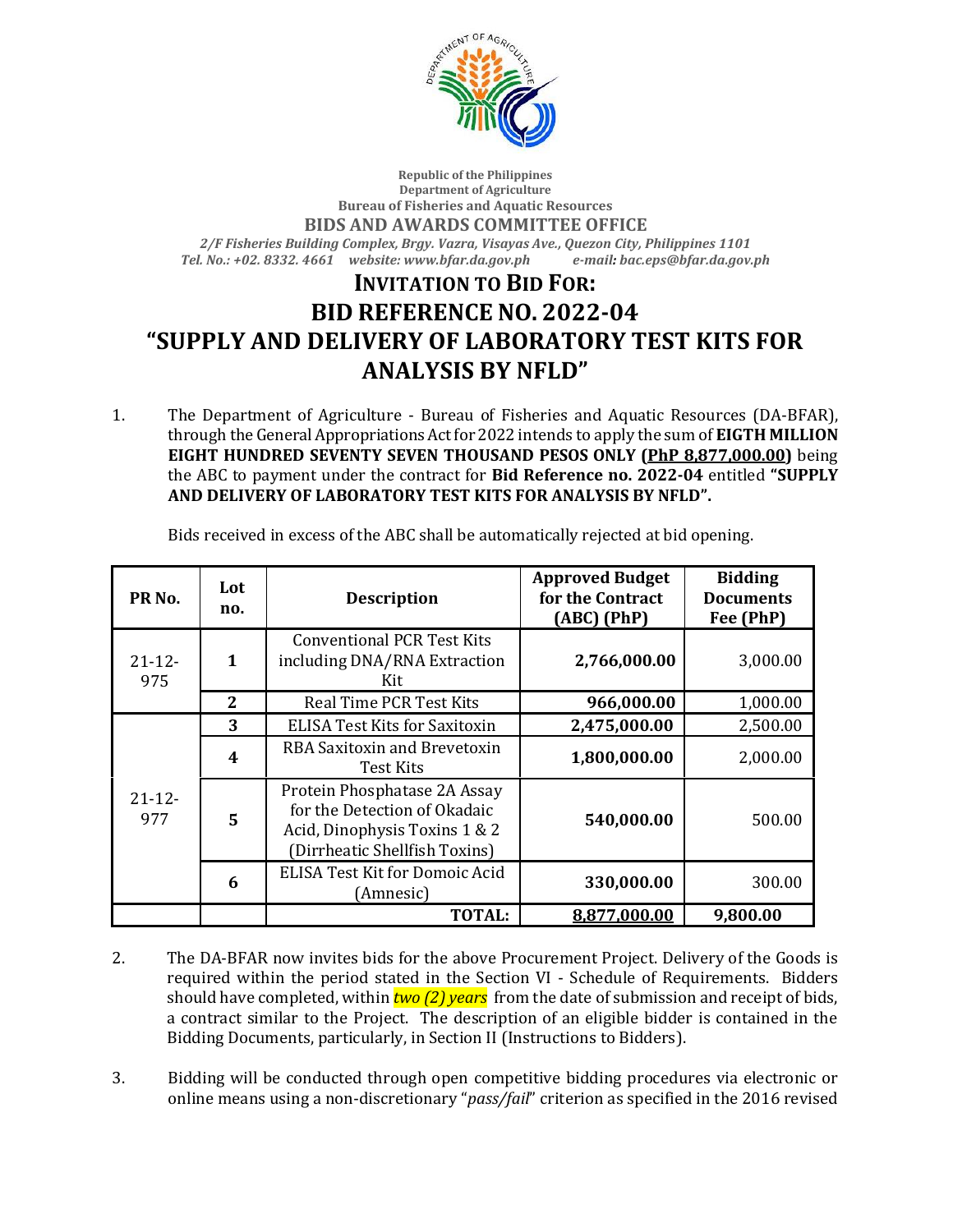Implementing Rules and Regulations (IRR) of Republic Act (RA) No. 9184.And in accordance with the procedural guidelines under BAC Resolution No. 2020-55, attached hereto as Annex A "Adoption of Guidelines for the Electronic Submission of Bids in accordance with GPPB Resolution 09-2020".

Bidding is restricted to Filipino citizens/sole proprietorships, partnerships, or organizations with at least sixty percent (60%) interest or outstanding capital stock belonging to citizens of the Philippines, and to citizens or organizations of a country the laws or regulations of which grant similar rights or privileges to Filipino citizens, pursuant to RA No. 5183.

- 4. Prospective Bidders may obtain further information from the BFAR BAC Secretariat through electronic mailing address given below, and inspect of the Bidding Documents at www.bfar.da.gov.ph.
- 5. A complete set of Bidding Documents may be acquired by interested Bidders at **2nd Floor, BAC Office, Fisheries Complex Building, BAI Compound, Brgy Vazra, Visayas Ave., Quezon City and/or through electronic means** and upon payment of a non-refundable fee for the Bidding Documents in the amount stated above. The Procuring Entity shall allow the bidder to present its proof of payment for the fees by in person, or through electronic means.
- 6. The DA-BFAR will hold a Pre-Bid Conference<sup>1</sup> through a video conference call using Zoom application on **January 24, 2022 (Monday), 11:00 A.M.** which shall be open to prospective bidders who have successfully completed registration one (1) calendar day prior to the prebid conference using Google Form [https://docs.google.com/forms/d/1oFI932xHkW4KAnso6bbet064YdVzA8M11q6gnYG3\\_9](https://docs.google.com/forms/d/1oFI932xHkW4KAnso6bbet064YdVzA8M11q6gnYG3_9w/edit) [w/edit](https://docs.google.com/forms/d/1oFI932xHkW4KAnso6bbet064YdVzA8M11q6gnYG3_9w/edit)
- 7. Bids must be duly received by the BAC Secretariat through electronic submission in accordance with the BFAR BAC procedure for online bidding stated in Annex A simultaneously with the submission of the printed copies as indicated in the BDS Clause 15. The deadline of manual submission and receipt of bids is on **February 07, 2022 (Monday), 9:30 A.M.** at the BFAR-BAC Office, **2nd Floor, Fisheries Complex Building, BAI Compound, Brgy Vazra, Visayas Ave., Quezon City**; while the electronic documents shall be submitted at the [bac.eps@bfar.da.gov.ph](mailto:bac.eps@bfar.da.gov.ph)
- 8. All Bids must be accompanied by a bid security in any of the acceptable forms and in the amount stated in ITB Clause 14.
- 9. Bid opening shall be held through a video conference call using Zoom application on **February 07, 2022 (Monday), 10:00 A.M.** Bids will be opened in accordance with the BFAR BAC procedure for online bidding stated in Annex A. Late bids shall not be accepted.
- 10. Bidders are advised to submit their bids in accordance with the BFAR BAC procedure for online bidding as well as for the printed copies as provided under ITB Clause 10 and Clause 11.

 $\overline{a}$ 

 $1$  May be deleted in case the ABC is less than One Million Pesos (PhP1,000,000) where the Procuring Entity may not hold a Pre-Bid Conference.